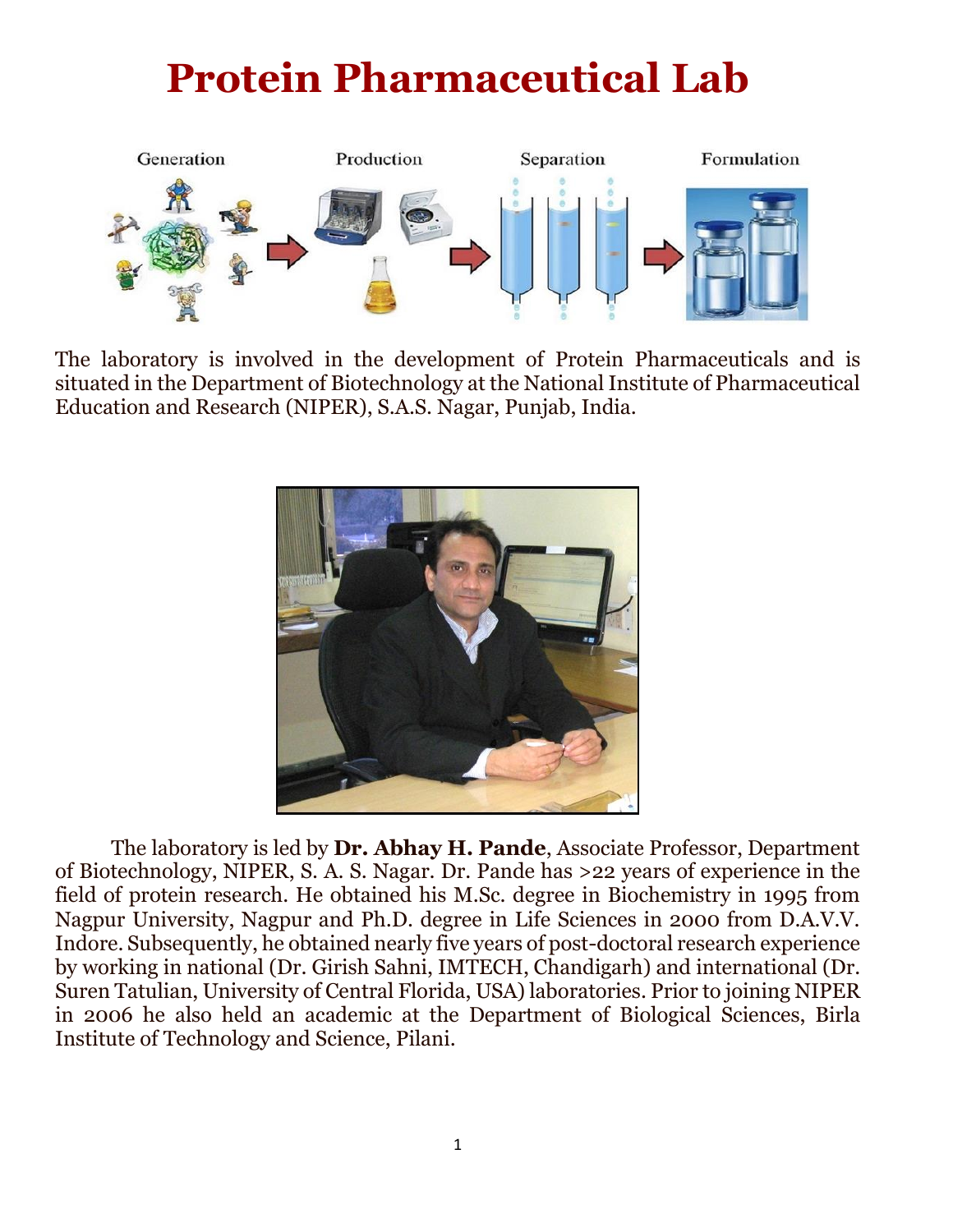## **CURRENT RESEARCH**

Protein pharmaceuticals are mostly recombinantly-produced proteins that are used for the therapeutic purpose. Over the past decades, advance in the development of technologies has brought hundreds of therapeutic proteins into the clinical use. It is evident now that, in coming decade, the domestic as well as the international market for protein pharmaceuticals will grow rapidly and will expand its share of the entire pharmaceuticals market.



#### **Project 1: Engineering Protein Pharmaceuticals with Improved Properties:**

Low *in vivo* efficacy of protein pharmaceuticals is also attributed to their poor pharmacokinetics (because of their low circulatory half-life). This is **a major problem** in the clinical use of these proteins and engineering recombinant proteins having increased circulatory half-life **is the need of the hour**. In this project, we are trying to develop novel, long-acting variants of recombinant human arginase 1 and endostatin for cancer treatment.

**Long-acting Arginase 1:** Several tumors are auxotrophic to arginine and deprivation of arginine leads to tumor reduction. Administration of recombinant human arginase 1 have been shown to reduce cancer and thus has emerged as a promising therapeutic candidate against several cancer. However, the protein exhibits low circulatory half-life (~4.5 h). To address this, we have engineered and expressed long-acting variants of human arginase 1 (**Fig. 1A-B**).

**Long-acting Endostatin**: Endostatin, a 20-kDa fragment of type XVIII collagen, is clinically used as an anti-angiogenic agent (broad-spectrum inhibitor of angiogenesis). However, recombinant human endostatin exhibits poor *in vivo*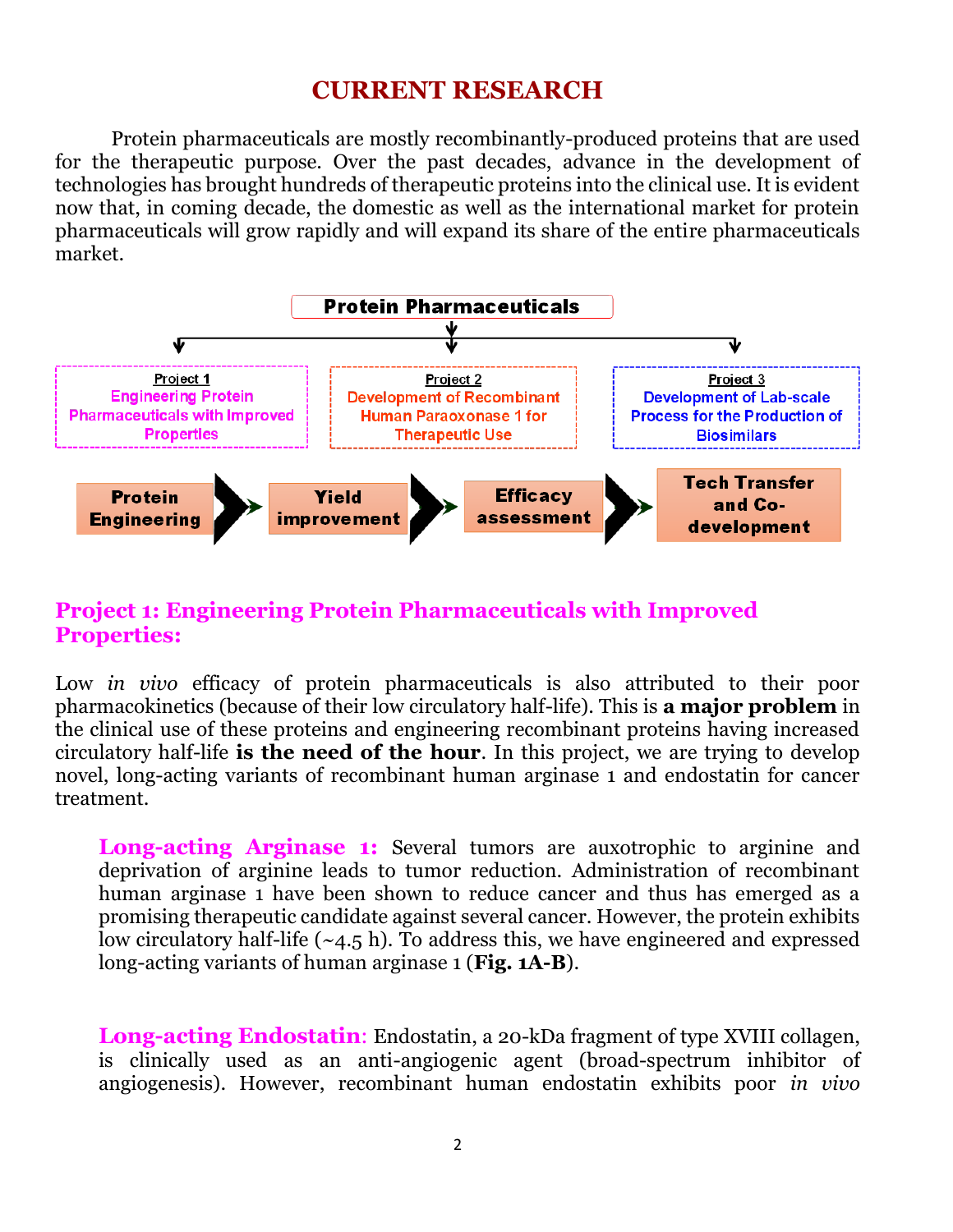pharmacokinetics. In our laboratory, we have designed and expressed long-acting variants of human endostatin (**Fig. 1C**).

Currently, we are in process of characterization of these novel proteins.

#### **Project 2: Development of Recombinant Human Paraoxonase 1 for Therapeutic Use:**

Current treatments available for Organophosphate (OP)-poisoning are inadequate and unsatisfactory and more effective treatment is urgently needed. Human paraoxonase 1 (h-PON1) can inactivate nerve agents/pesticides and is a new generation antidote for the pretreatment of OP-poisoning in human. H-PON1 also exhibit anti-inflammatory, antioxidative, anti-atherogenic, and anti-diabetic properties and administration of recombinant PON1 have been shown to prevent/retard the development of various diseases (e.g, coloitis, stroke, hyperlipidemia, atherosclerosis, diabetes) in animal models. Thus, h-PON1 is a strong candidate for the treatment of various disease in human (either alone or in combination with existing therapies). However, there are numerous limitations regarding large-scale production and use of h-PON1 as a therapeutic candidate which include low enzymatic activities of native h-PON1, difficulties in expression & purification of recombinant h-PON1, and poor stability of purified enzymes.

In this project we are trying to address these issues. By using random and rational mutagenesis approaches, we have generated variants of rhPON1 having increased activity. A simple and cost effective method for mass production of rh-PON1 enzymes is also developed (**Fig. 2A**). To increase the *in vivo* pharmacokinetic properties, long-acting variants of this enzyme are also designed (**Fig. 2B**). We are in process of characterization of these novel proteins.

#### **Project 3: Development of Lab-scale Process for the Production of Biosimilars:**

 Biosimilars are recombinantly-produced protein molecules that are very similar to their 'native' counterparts in term of their biological effect(s). The main goal of this project is **to develop lab-scale technologies for the coast-effective production of biosimilar using** *E. coli* **expression system**. Towards this, we have cloned and expressed a variety of biosimilar molecules (viz., human enzymes, interferons, growth factors and hormones) (**Fig. 3**).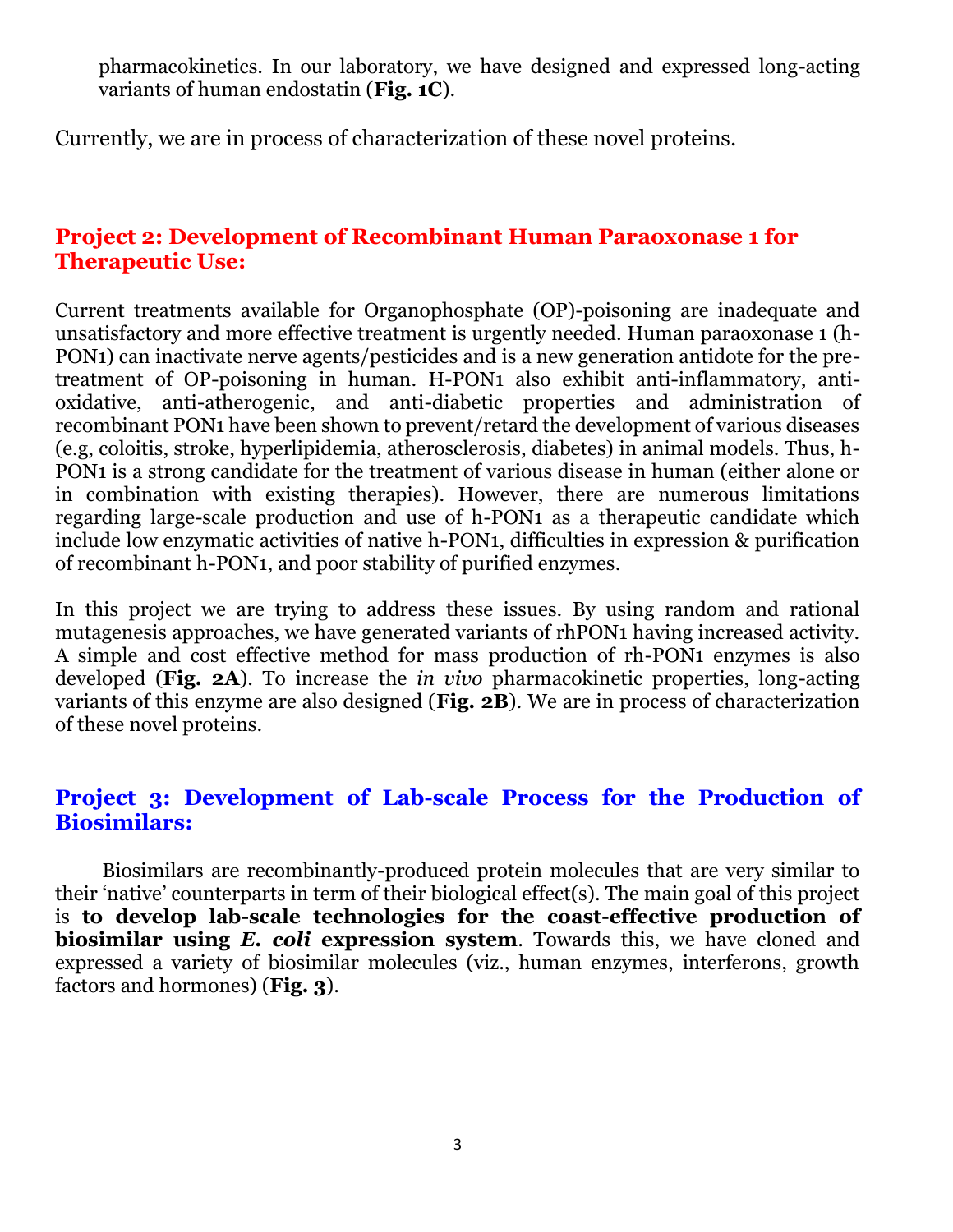## **Papers**

51] DharamPal\*, Patel, G.\*, Dobariya, P., Banerjee, U.C. and **Pande, A.H.** Optimization of growth medium for cultivation of recombinant escherichia coli se1 expressing human interferon-β using response surface methodology. (Submitted)

50] DharamPal\*, Tripathy, R.K.\*, Teja, M.S. Kumar, M., Banerjee, U.C. and **Pande, A.H**. Antibiotic-free expression system for the production of human interferon-beta protein. (Submitted)

49] Agarwal, G., Tripathy, R.K. and **Pande, A.H.** Production of recombinant human liver prolidase by in vitro refolding.

48] Tripathy, R.K., Aggarwal, G., Bajaj, P., Kathuria, D., Bharatam, P.V. and **Pande, A.H**. Towards understanding the catalytic mechanism of human paraoxonase 1: mutagenesis and in silico studies. Appl. Biochem. Biotechnol. 182, 1642-1662.

47] Iyengar, Satvik A.R. and **Pande, A.H.** Organophosphate-hydrolyzing enzymes as first-line of defence against nerve agent-poisoning: Perspectives and the road ahead. Protein J. 35, 424-439

46] DharamPal, Teja, M.S., Iyengar, Satvik A.R., and **Pande, A.H.** (2016) Recombinant human interferon-β: Current perspectives. W. Journ. Pharm. Pharm. Sci. 5, 1567-1594.

45] Bajaj, P., Tripathy, R.K., Aggarwal, G., Datusalia, A.K., Sharma, S.S. and **Pande, A.H.** (2016) Refolded recombinant human paraoxonase 1 variant exhibit prophylactic activity against organophosphate poisoning. Appl. Biochem. Biotechnol. 180; 165-176.

44] Aggarwal, G., Prajapati, R.B., Tripathy, R.K., Bajaj, P., Iyengar, Satvik A.R., Sangamwar, A.T. and **Pande, A.H.** (2016) Towards understanding the catalytic mechanism of human paraoxonase 1: site-specific saturation mutagenesis at 192 position. PLoS One 11(2):e0147999.

43] Bajaj, P., Tripathy, R.K., Aggarwal, G. and **Pande A.H.** (2015) Expression and purification of biologically active recombinant human paraoxonase 1 from inclusion bodies of Escherichia coli. Protein Expr Purif. 115, 95-101.

42] Beladiya, C., Tripathy, R.K., Bajaj, P., Aggrawal, G. and **Pande, A.H.** (2015) Generation and characterization of reusable, quorum quenching nanobiocatalyst. Protein Expr. Purif. 113, 56-62.

41] Iyengar, Satvik AR., Tripathy, R.K., Bajaj. P. and **Pande, A.H.** (2015) Improving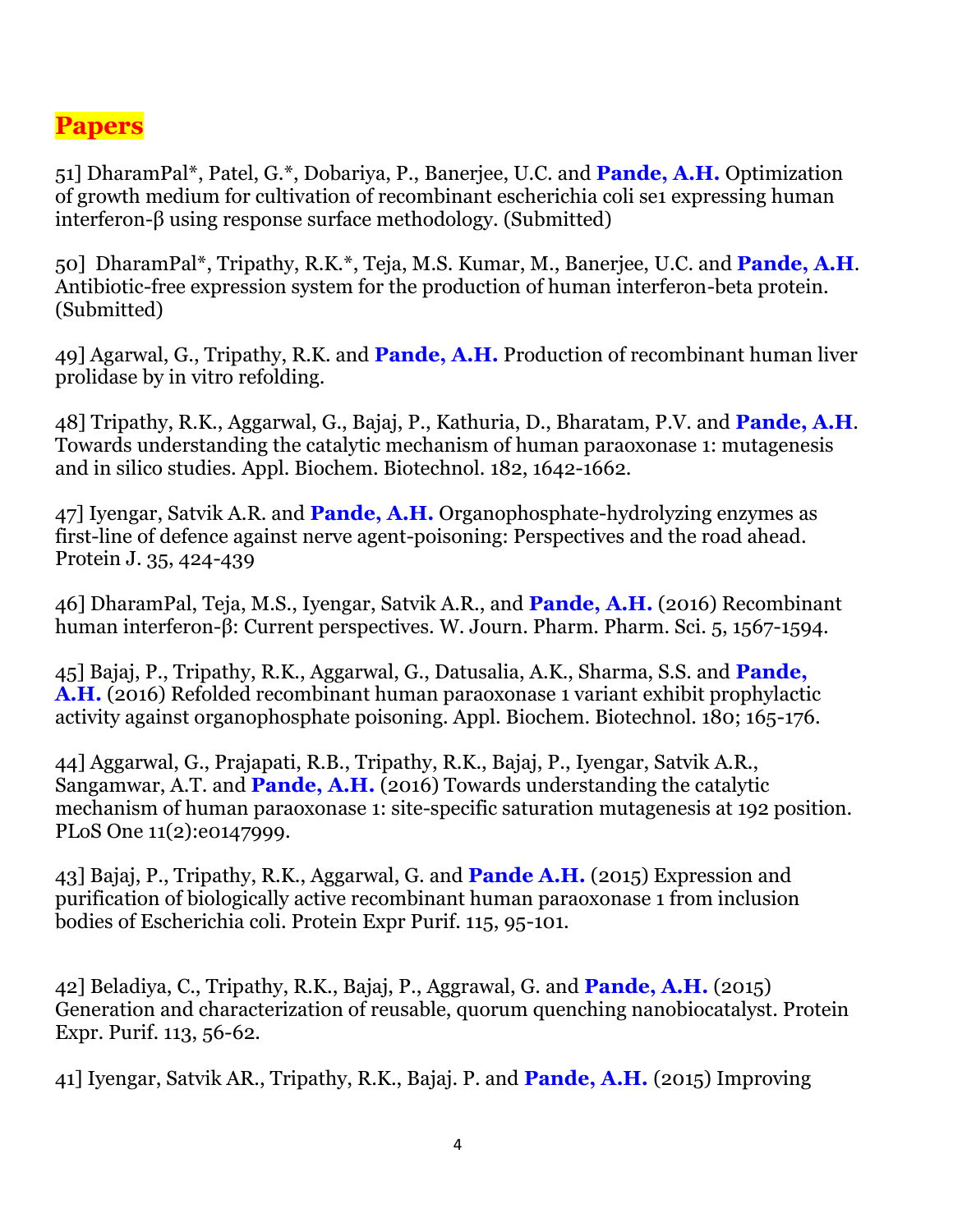storage stability of recombinant organophosphorus hydrolase. Protein Expr. Purif. 111, 28-35.

40] Parikh H, Bajaj P, Tripathy RK, **Pande AH**. (2015) Improving Properties of Recombinant SsoPox by Site-Specific Pegylation. Protein Pept Lett. 22, 1098-1103.

39] Bajaj. P., Tripathy, R.K., Aggarwal, G. and **Pande, A.H**. (2014) Paraoxonase 1 as a pharmacologic agent: Limitations and perspectives. The Scientific World Journal.1. Vol: 2014. 2014.

38] Bajaj, P., Tripathy, R.K., Aggarwal, G. and **Pande, A.H.** (2014) Interplay between amino acid residues at positions 192 and 115 in modulating hydrolytic activities of human paraoxonase 1. Biochimie 105, 202-210.

37] Bajaj, P. and **Pande, A.H.** (2014) Stabilization studies on bacterially produced human paraoxonase1 for improving its shelf life. Appl. Biochem. Biotechnol. 172, 3798-3809.

36] Nankar, S.A., Seth, C. and **Pande, A.H.** (2014) Apolipoprotein E derived peptides. CRIPS 15 (2), 26-33.

35] Nankar, S.A. and **Pande, A.H.** (2014) Properties of apolipoprotein E derived peptide modulate their lipid-binding capacity and influence their anti-inflammatory function. Biochim Biophys Acta. 1841, 620-629.

34] Nankar, S.A., Prajapati, J.S. and **Pande, A.H.** (2014) Apolipoprotein E derived peptides inhibit the pro-inflammatory effect of lysophosphatidylcholine. Protein Pept. Lett. 21, 101-107.

33] Bajaj, P., Tripathy, R.K., Aggarwal, G. and **Pande, A.H.** (2013) Characterization of human paraoxonase 1 variants suggest that His residues at 115 and 134 positions are not always needed for the lactonase/arylesterase activities of the enzyme. Protein Sci. 22, 1799-1807.

32] Kar, S., Patel, M.A., Tripathy, R.K., Bajaj, P. and **Pande, A.H.** (2013) Oxidizedphospholipids in reconstituted high density lipoprotein particles affect structure and function of recombinant paraoxonase 1. Biochim. Biophys. Acta. 1831, 1714-1720.

31] Nankar, S.A. and **Pande, A.H.** (2013) Physicochemical properties of bacterial proinflammatory lipids influence their interaction with apolipoprotein-derived peptides. Biochim. Biophys. Acta 1831, 853-862.

30] Nankar, S.A., Bajaj, P., Sravanthi, R. and **Pande, A.H.** (2013) Differential interaction of peptides derived from C-terminal domain of human apolipoprotein E with platelet activating factor analogs. Biochimie 95:1196-1207.

29] Kar. S., Bajaj, P., Tripathy, R.K. and **Pande, A.H.** (2013) The chemical nature of the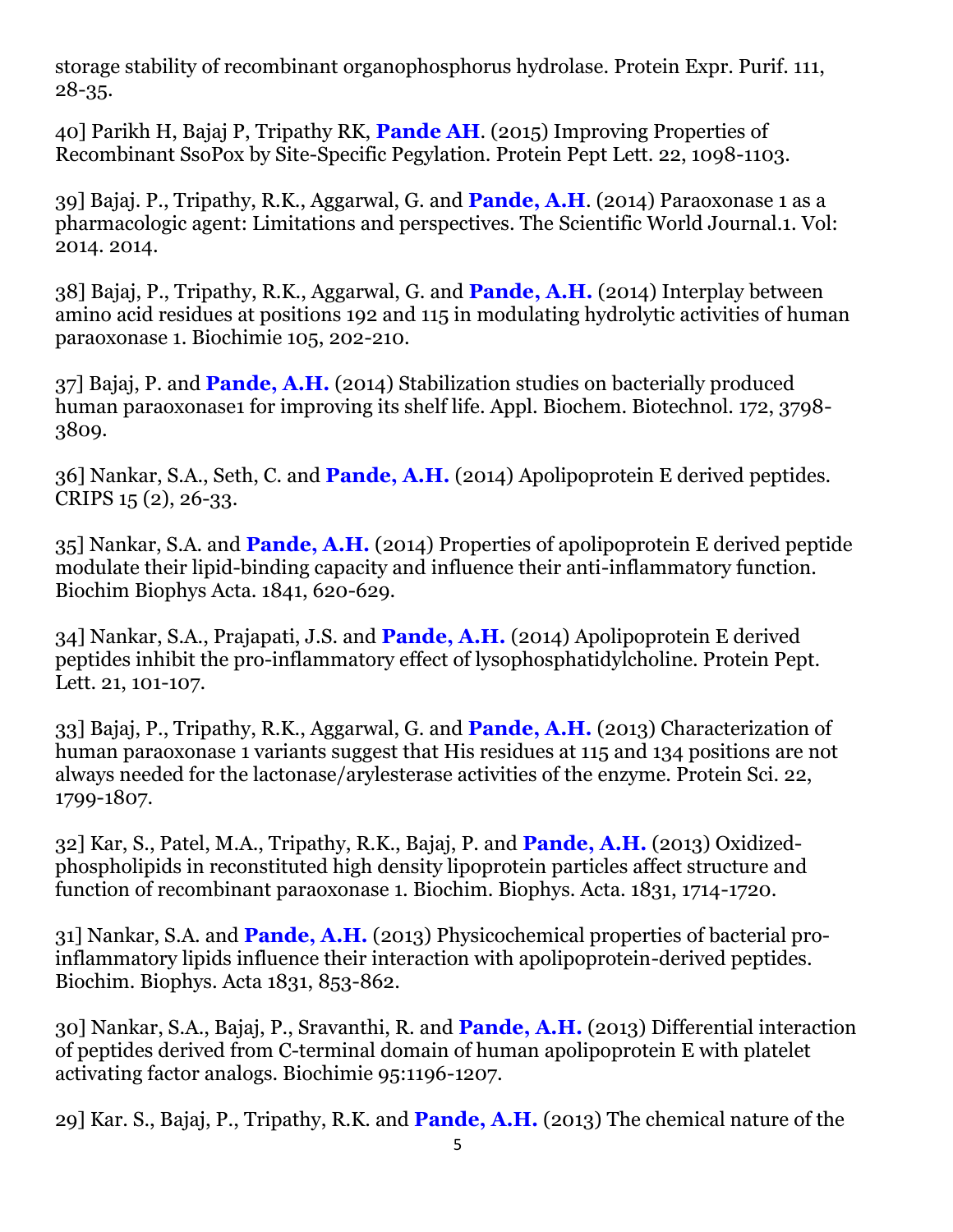polar functional group of oxidized acyl chain uniquely modifies the physicochemical properties of oxidized phospholipid-containing lipid particles. J. Membr. Biol. 246, 443- 452.

28] Kar, S., Patel, M.A., Tripathy, R.K., Bajaj, P., Suvarnakar, U.V. and **Pande, A.H.** (2012) Oxidized phospholipid content destabilizes the structure of reconstituted high density lipoprotein particles and changes their function. Biochim. Biophys. Acta 1821, 1200-1210.

27] **Pande, A.H.** and Tillu, V.A. (2011) Membrane lipid composition differentially modulates the function of human plasma platelet activating factor-acetylhydrolase. Biochim. Biophys. Acta 1811, 46-56.

26] Kar. S., Tillu, V.A., Meena, S.C. and **Pande, A.H.** (2011) Closely related oxidized phospholipids differentially modulate the physicochemical properties of lipid particles. Chem. Phys. Lipids 164, 54-61.

25] Taylor, M., Banerjee, T., Navarro-Garcia, F., Huerta, J., Massey, S., Burlingame, M., **Pande, A.H.**, Tatulian, S.A. and Teter, K. (2011) A therapeutic chemical chaperone inhibits cholera intoxication and unfolding/translocation of the cholera toxin A1 subunit. PLoS One. 6:e18825.

24] **Pande, A.H.**, Kar, S. and Tripathy, R.K. (2010) Oxidatively modified fatty acyl chain determines physicochemical properties of aggregates of oxidized phospholipids. Biochim Biophys Acta. 1798, 442-452.

23] Banerjee, T., **Pande, A.**, Jobling, M.G., Taylor, M.P., Massey, S., Holmes, R.K., Tatulian, S.A. and Teter K. (2010) Contribution of subdomain structure to the thermal stability of the cholera toxin A1 subunit. Biochemistry 49, 8839-8846.

22] **Pande, A.H.**, Tripathy, R.K. and Nankar, S.A. (2009) Membrane surface charge modulates lipoprotein complex forming capability of peptides derived from the Cterminal domain of apolipoprotein E. Biochim. Biophys. Acta 1788, 1366-1376.

21] **Pande, A.H.** and Tripathy, R.K. (2009) Preferential binding of apolipoprotein E derived peptides with oxidized phospholipid. Biochem. Biophys. Res. Commun. 380, 71- 75.

20] Limbachiya, M.S. and **Pande, A.H.** (2009) Peptide derived from the lipid binding domain of Group IB human pancreatic phospholipase A(2) possesses antibacterial activity. Biochimie 91, 1387-93.

19] Massey, S., Banerjee, T., **Pande, A.H.**, Taylor, M., Tatulian, S.A. and Teter, K. (2009) Stabilization of the tertiary structure of the cholera toxin A1 subunit inhibits toxin dislocation and cellular intoxication. J. Mol. Biol. 393, 1083-1096.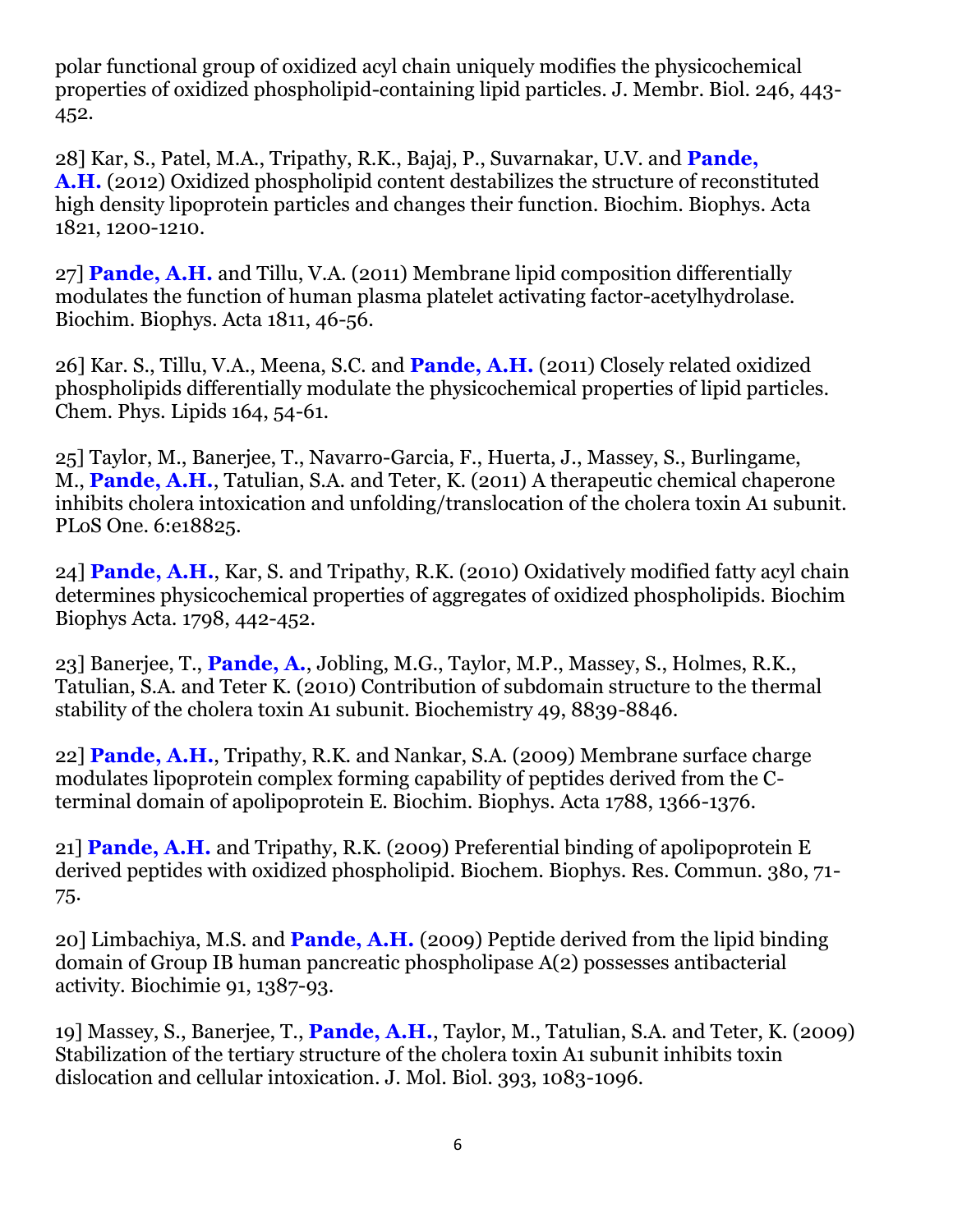18] **Pande, A.H.**, Scaglione, P., Taylor, M., Nemec, K.N., Tuthill, S., Moe, D., Holmes, R.K., Tatulian, S.A. and Teter, K. (2007) Conformational instability of the cholera toxin A1 polypeptide. J. Mol. Biol. 374, 1114-1128.

17] **Pande, A.H.**, Moe, D., Jamnadas. M., Tatulian, S.A. and Teter, K. (2006) The pertussis toxin S1 subunit is a thermally unstable protein susceptible to degradation by the 20S proteasome. Biochemistry 45, 13734-13740.

16] **Pande, A.H.**, Qin, S., Nemec, K.N., He, X. and Tatulian, S.A. (2006) Isoform-specific membrane insertion of secretory phospholipase A2 and functional implications. Biochemistry 45, 12436-12447.

15] Gupta, R.K., **Pande, A.H.**, Gulla, K.C., Gabius, H.J. and Hajela, K. (2006) Carbohydrate-induced modulation of cell membrane. VIII. Agglutination with mammalian lectin galectin-1 increases osmofragility and membrane fluidity of trypsinized erythrocytes. FEBS Lett. 580, 1691-1695.

14] Nemec, K.N., **Pande, A.H.**, Qin, S., Bieber Urbauer, R.J., Tan, S., Moe, D. and Tatulian, S.A. (2006) Structural and functional effects of tryptophans inserted into the membrane-binding and substrate-binding sites of human group IIA phospholipase A2. Biochemistry 45, 12448-12460.

13] **Pande, A.H.**, Qin, S. and Tatulian, S.A. (2005) Membrane fluidity is a key modulator of membrane binding, insertion, and activity of 5-lipoxygenase. Biophys J. 88, 4084- 4094.

12] Qin, S., **Pande, A.H.**, Nemec, K.N., He, X. and Tatulian, S.A. (2005) Evidence for the regulatory role of the N-terminal helix of secretory phospholipase A(2) from studies on native and chimeric proteins. J. Biol. Chem. 280, 36773-83.

11] Tatulian, S.A, Qin, S., **Pande, A.H.** and He, X. (2005) Positioning membrane proteins by novel protein engineering and biophysical approaches. J. Mol. Biol. 351, 939-947.

10] **Pande, A.H.**, Moe, D., Nemec, K.N., Qin, S., Tan, S. and Tatulian, S.A. (2004) Modulation of human 5-lipoxygenase activity by membrane lipids. Biochemistry 43, 14653-14666.

9] Qin, S., **Pande, A.H.**, Nemec, K.N. and Tatulian, S.A. (2004) The N-terminal α-helix of pancreatic phospholipase A2 determines productive-mode orientation of the enzyme at the membrane surface. J. Mol. Biol. 344, 71–89.

8] **Pande, A.H.**, Gupta, R.K, Sumati and Hajela, K. (2003) Oxidation of goat hepatic galectin-1 induces changes in secondary structure. Protein Pep. Lett. 10, 265-275.

7] Gupta, R.K., **Pande, A.H.**, Sumati and Hajela, K. (2003) EPR studies on Fc-receptor mediated changes in lymphocyte membrane fluidity. Ind. J. Biochem. Biophys. 40, 59-61.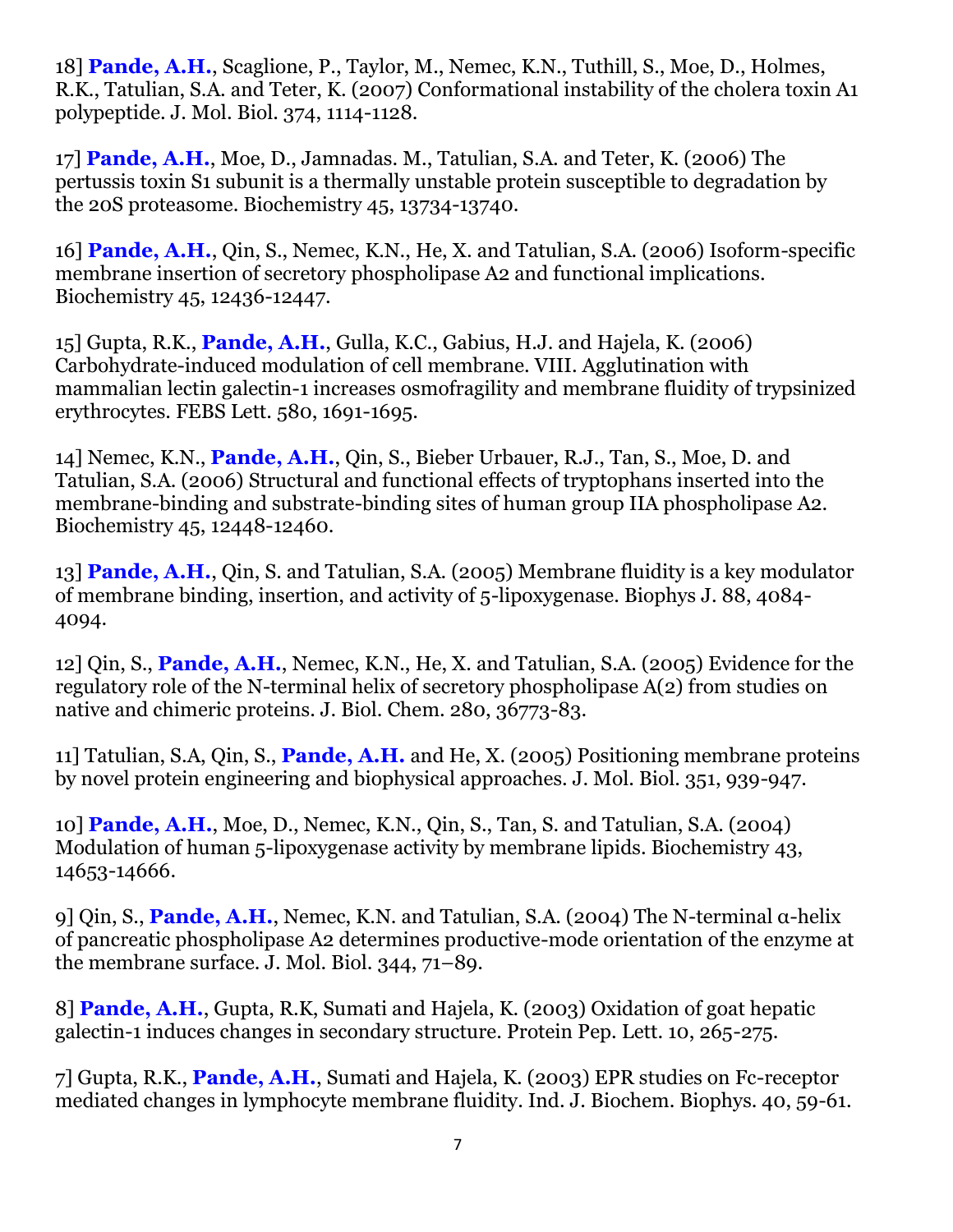6] Dhar, J¤, **Pande, A.H.**¤, Sundram, V., Nanda, J.S., Mande, S.C. and Sahni, G. (2002) Involvement of a nine-residue loop of streptokinase in the generation of macromolecular substrate specificity by the activator complex through interaction with substrate kringle domain. J. Biol. Chem. 277, 13257-13267.

5] Hajela, N., **Pande, A.H.**, Sharma, S., Rao, D.N. and Hajela, K. (1999) Studies on a doubleheaded protease inhibitor from Phaseolus mungo. J. Plant Biochem. Biotech. 8, 57- 60.

4] Hajela, N., **Pande, A.H.** and Hajela, K. (1998) Effect of inactivation of trypsinchymotrypsin inhibitor of blackgram (Phaseolus mungo L.) by microwave heating as compared to traditional heating methods. J. Food Sci. Tech. 35 (4), 368-370.

3] **Pande, A.H.**, Sumati, Hajela, N. and Hajela, K. (1998) Carbohydrate induced modulation of cell membrane. VII. Binding of exogenous lectin increase osmofragility of erythrocytes. FEBS Lett. 427, 21-24.

2] **Pande, A.H.**, Hajela, N. and Hajela, K. (1998) Biochemical characterization of a trypsin-chymotrypsin inhibitor from Vigna radiate. EAAP Publication (Netherlands). 93, 47-50.

1] Hajela, K., **Pande, A.H.** and Sumati (1997) Carbohydrate induced modulation of cell membrane. VI. Binding of exogenous lectin induces susceptibility of erythrocytes to free radical damage: A spin label study. FEBS Lett. 406, 255-258.

### **Patents:**

1. **Abhay H. Pande**, Priyanka Bajaj, Rajan K. Tripathy, Geetika Agrawal. Recombinant human paraoxonase 1 enzymes, method of generation and uses thereof. (Patent pending, application # 228/DEL/2013 & PCT/IB2014/058461).

2. **Abhay H Pande**, Sunil A. Nankar. Anti-inflammatory peptides. (Patent pending, application  $\# 713/DEL/2013$ 

3. **Abhay H. Pande**, Priyanka Bajaj, Rajan K. Tripathy, Ankita Jadhav, Gaurav S. Chandak, Harsh D. Parikh. Recombinant and stable SsoPox enzymes, method of generation thereof and reusable nanobiocatalyst of the same. (Patent pending, application # 902/DEL/2014 & PCT/IB2014/064616).

4. **Abhay H. Pande**, DharamPal, Rajan K. Tripathy, Madaka Surya Teja, Prakashkumar B. Dobariya, Mukesh Kumar, Uttam C. Banerjee. A novel polynucleotide encoding rhIFN-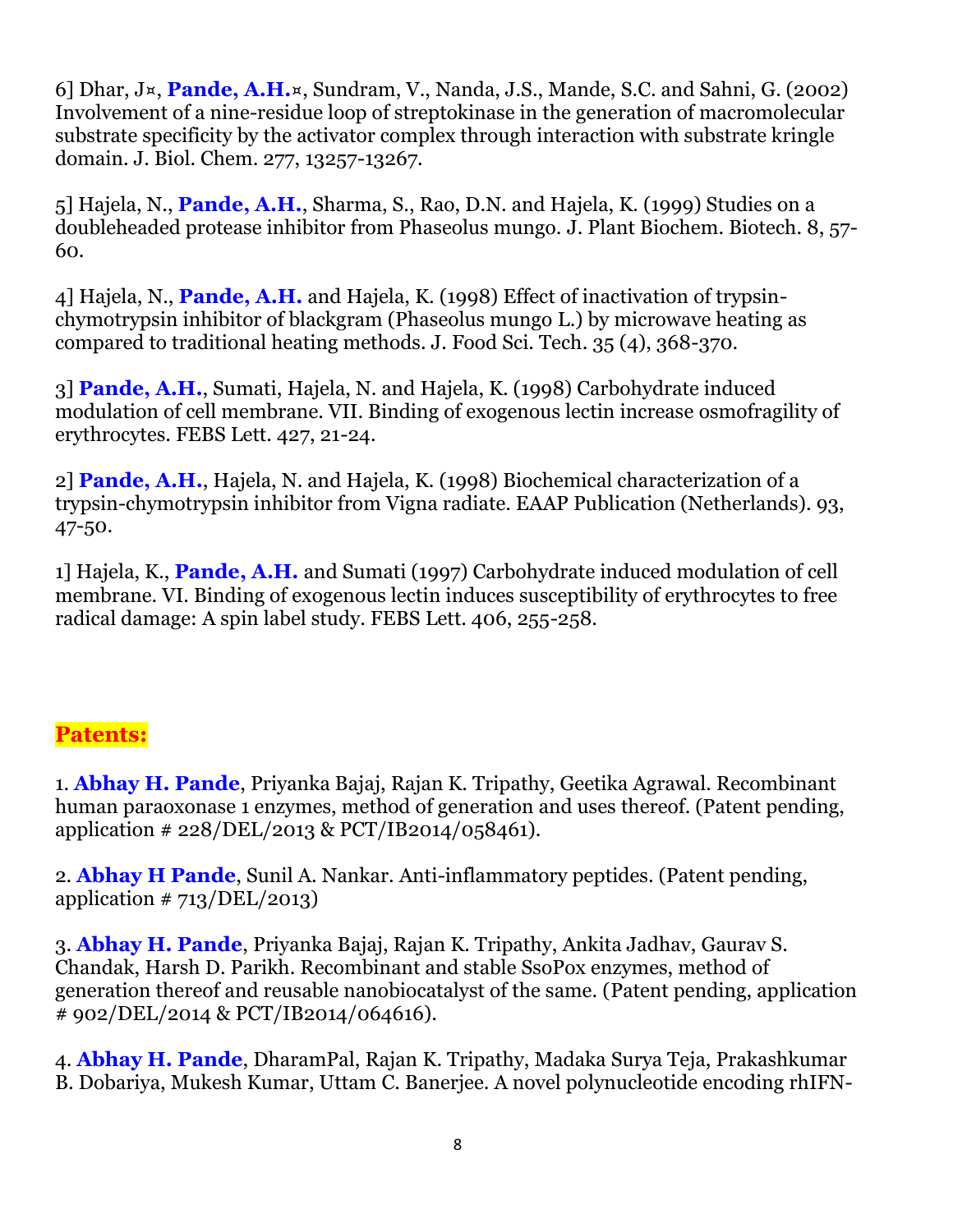β polypeptide and a method of production of said polypeptide. (Patent pending, application # 201711008247).

# **Posters:**

27] Shebuski, RJ, Joshi, K, **Pande, A.**, Sharma, R, Prashar, Y, Kapeghian, J and Sahni, G. (2015) Preclinical safety and efficacy of a novel thrombolytic agent administered by rapid bolus injection: Clot Specific Streptokinase (CSSK/SMRX-11). Circulation 132 (Suppl 3), A12419-A12419

26] Aggarwal, G. and **Pande, AH.** (2015) Understanding the catalytic mechanism of Human serum paraoxonase 1- Combined mutagenesis and Molecular dynamics study. FEBS J. 282, 334-334.

25] Tripathy R.K. and **Pande A.H.** (2015) Improving organophosphate-hydrolyzing activity of human paraoxonase 1 by mutagenesis approach. Presented at Industrial Biotechnology Congress, held at Birminghalm, UK. Aug 7-15.

24] Bajaj, P. and **Pande AH.** (2013) Effects of various stabilizers on stabilization of bacterially-produced human paraoxonase 1 under various storage conditions, presented at The 5th Annual Bioprocessing Summit, held at Boston, MA, USA.

23] Nankar, SA, Kalva, BC and **Pande AH.** (2013) Effect of lipopeptide complex containing apolipoprotein E-derived peptides on the activity of paraoxonase 1 enzyme, presented at The 13th Annual PEPTALK- Protein Science Information Week, held at Palm Springs, CA, USA.

22] Nankar SA, Prajapati JS and **Pande AH.** (2013) Interaction of peptides derived from the C-terminal domain of human apolipoprotein E with Lysophosphatidylcholine, presented at 81st Society of Biological Chemists (India) meeting at Science city, Calcutta.

21] Kar. S., Tripathy, R.K., Patel, M.A. and **Pande, AH.** (2012) Characterization of oxidized phospholipid containing reconstituted high density lipoprotein particle. Biophys. J. 102 (3), 494a.

20] Tripathy RK, Jahdav A, Bhilala V, Bajaj P and **Pande AH.** (2012) Random mutagenesis studies of SsoPox, presented at 81st Society of Biological Chemists (India) meeting at Science city, Calcutta, India.

19] Nankar SA, Sravanthi R and **Pande AH.** (2010) Interaction of peptides derived from C-terminal domain of human apolipoprotein E with pro-inflammatory mediators, presented at 79th Society of Biological Chemists (India) meeting at IISc campus, Bangalore, India. Dec 13-15.

18] Nankar SA and **Pande AH.** (2010) Oxidized phospholipid binding properties of synthetic peptides derived from human apolipoprotein E, presented at 79th Society of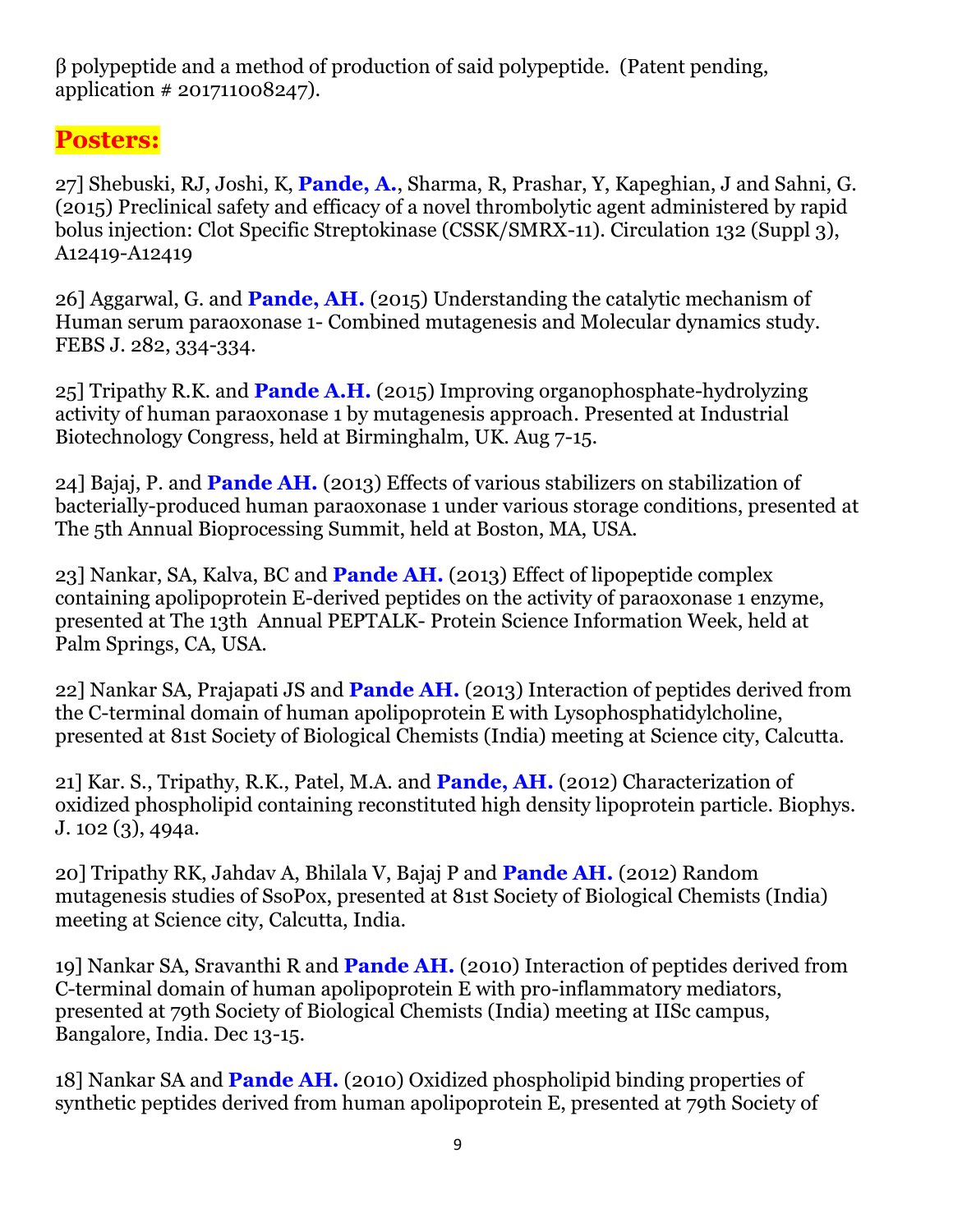Biological Chemists (India) meeting at IISc campus, Bangalore, India. Dec 13-15.

17] Bajaj P, Suvarnakar UV and **Pande AH.** (2010) Stabilization studies of recombinant human Paraoxonase 1, presented at 79th Society of Biological Chemists (India) meeting at IISc campus, Bangalore, India. Dec 13-15.

16] Bajaj P, Tripathy RK and **Pande AH.** (2010) Electrophoretic analysis of oxidized phospholipid containing lipid particles, presented at 79th Society of Biological Chemists (India) meeting at IISc campus, Bangalore, India. Dec 13-15.

15] Kar S, Patel MA, Tripathy RK, Meena SC and **Pande AH.** (2010) Differential effects of two truncated oxidized phospholipids on the properties of lipid particles, presented at 79th Annual Meeting of Society of Biological Chemists of India (SBCI) held at Indian Institute of Science (IISc), Bangalore, India. Dec 13-15.

14] Kar S and **Pande AH.** (2010) Closely related oxidized phospholipids differentially modulate the physicochemical properties of lipid particles, presented at 79th Annual Meeting of Society of Biological Chemists of India (SBCI) held at Indian Institute of Science (IISc), Bangalore, India. Dec 13-15.

13] Nemec, K.N., **Pande, AH.**, Qin, S., Tatulian, S.R. and Khaled, A.R. (2009) Bax Cterminal peptide-Insights into membrane interactions. Biophys. J. 96(3), 531a.

12] Tripathy RK, Nankar SA and **Pande AH.** (2008) Lipid binding properties of synthetic peptides corresponding to amphipathic helical segments of C-terminal domain of human apolipoprotein E, presented at 77th Annual Meeting of SBC (I) held at IIT Madras, India. Dec 13-15.

11] **Pande, AH.**, Qin, S., Nemec, K.N. and Tatulian, S.A. (2007) Real-time correlations between membrane binding mode, conformational changes, and activity of phospholipase A2. Biophys. J. 338A-338A.

10] **Pande, AH.**, Qin, S. and Tatulian, S.A. (2005) Membrane fluidity modulates interfacial activation of 5-lipoxygenase. Biophys. J. 88(1), 51A-51A.

9] **Pande, AH.**, Nemec, K.N. and Tatulian, S.A. (2005) Mechanism for enhanced activity of human group ha phospholipase A2 upon V3W mutation. Biophys. J. 88(1), 427A-427A.

8] Qin, S., **Pande, AH.**, He, X.M. and Tatulian, S.A. (2004) Exploring the mechanism of secretory phospholipase A2 by protein engineering and biophysical approaches. FASEB J. 18(8), C187-C187.

7] Qin, S., **Pande, AH**. and Tantulian S.A. (2004) Positioning a peripheral protein at the membrane surface. Biophys. J. 86(1), 102A-102A.

6] Moe, D., **Pande, AH.**, Qin, S., Tan, S.H. and Tatulian S.A. (2004) Mechanism of